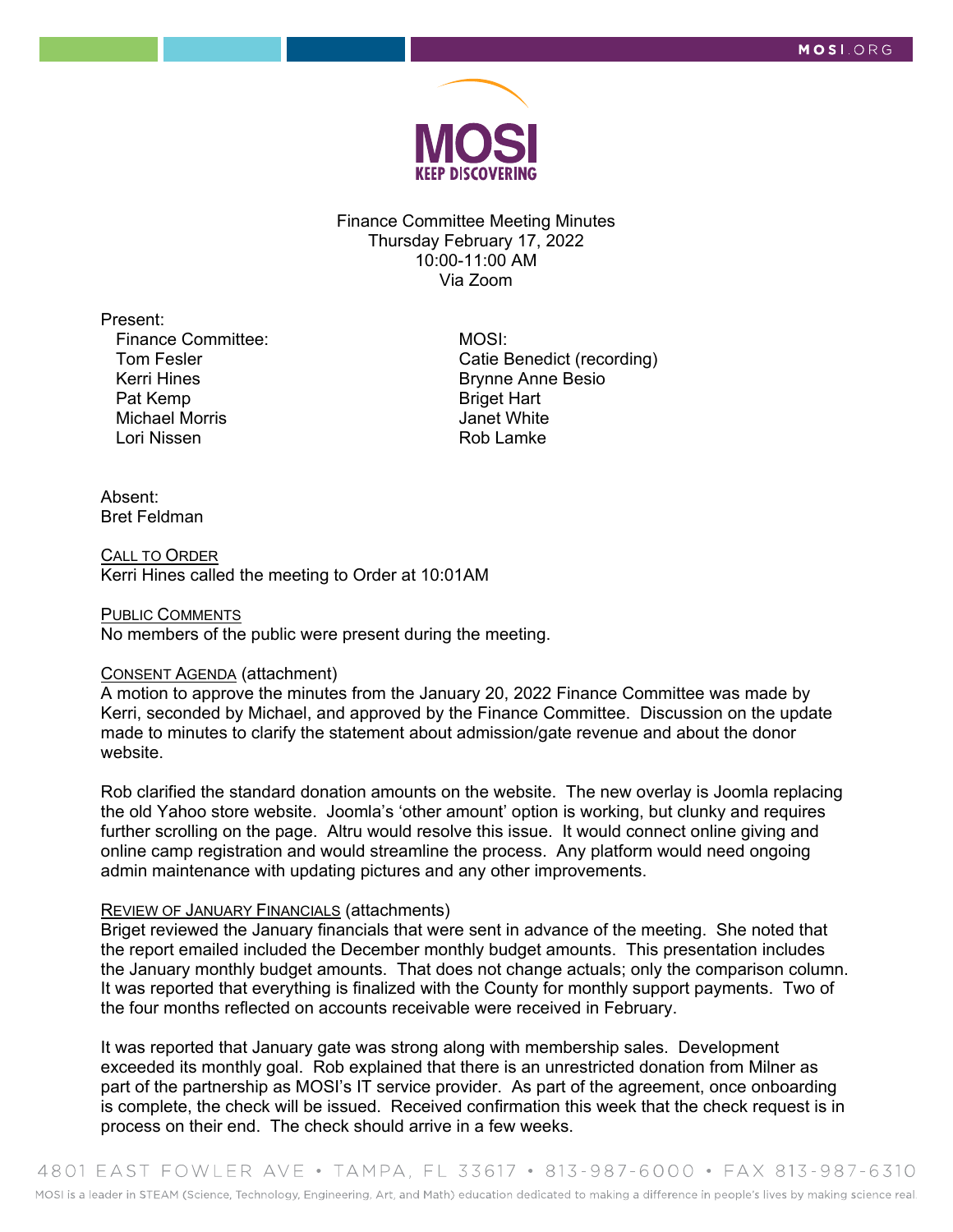Briget reviewed the expenses for February. Of note, Outreach expenses over budget due to fulfilling a grant for Water Days.

Janet explained that Water Days is an event held at MOSI to celebrate water conservation, storm water management, and environmental stewardship. Funded by a grant from Tampa Bay Regional Planning Council, purchases of supplies and admission to the museum will be reimbursed up to \$10,000. On Friday March 25<sup>th</sup>, MOSI will host 500 Title I students with activities all over MOSI including the backwoods. Saturday March  $26<sup>th</sup>$  will be open to the public, serving the community with hands on activities and admission to the museum for both groups. Registration for the public is required as there are limited spots.

Briget reported that the PPP #2 was forgiven in full in January; not budgeted as revenue. It is listed at the bottom of the P&L as exceptional income.

# CASH FLOW/BUDGET (attachment)

Briget reviewed the cash flow report that is updated with the January actuals. Question about County decision to not allow MOSI to rent the land for income and how that will impact the budget.

Briget explained that the cash flow report has been updated to reflect the loss of the planned rental revenue. While this budgeted amount was not going to be the original Ren Fest, it had opportunity for some other activities that would bring in revenue. Rather than doing a one-time reforecast of the budget for the rest of the year, the cash flow report reflects changes during the year as a living document on how we will be impacted on revenue and expenses.

Rob explained the history with the land rental. Bay Area Renaissance Festival could not meet the County requirements to reopen last year. They now are in Pasco County. Sarasota Renaissance Festival reached out. They had a completed preparedness plan and we were moving down the line with them. The County did not want to do more than one year at a time for the contract. Any Lessee wants a multi-year agreement. The final word from Land Management Facilities is that the land will be designated use that would directly relate to MOSI's mission. They could not connect Ren Fest to our mission. Discussion ensued. Rob clarified that the option that MOSI was considering would also have a Halloween/Fall event along with a Christmas town type of event. Tom offered to research this at the County. He will be in touch with Briget with developments.

# PPP#2 & SVOG UPDATES

Briget reiterated that the PPP#2 was forgiven in full in January. Still no official word from the SBA on filing documents for the SVOG; no alerts or action items to be completed at this time. Briget will keep this on the radar. Question about the format of the report. Briget reported that the webinar indicated that the process should be easy to complete. Funds are for payroll and utilities; so that is pretty straightforward. No other details are available at this time. It should not be difficult to put a report together when the time comes.

#### BANK ACCOUNTS UPDATE

Briget reported that all the bank accounts have been updated with signers as approved. Many thanks to all those involved for making the process smooth and quick.

#### NEXT MEETING

Briget confirmed the next meeting and schedule. It was reported that the 990 presentation may be sooner than scheduled. Briget will confirm with Rivero, Gordimer and announce a specific date.